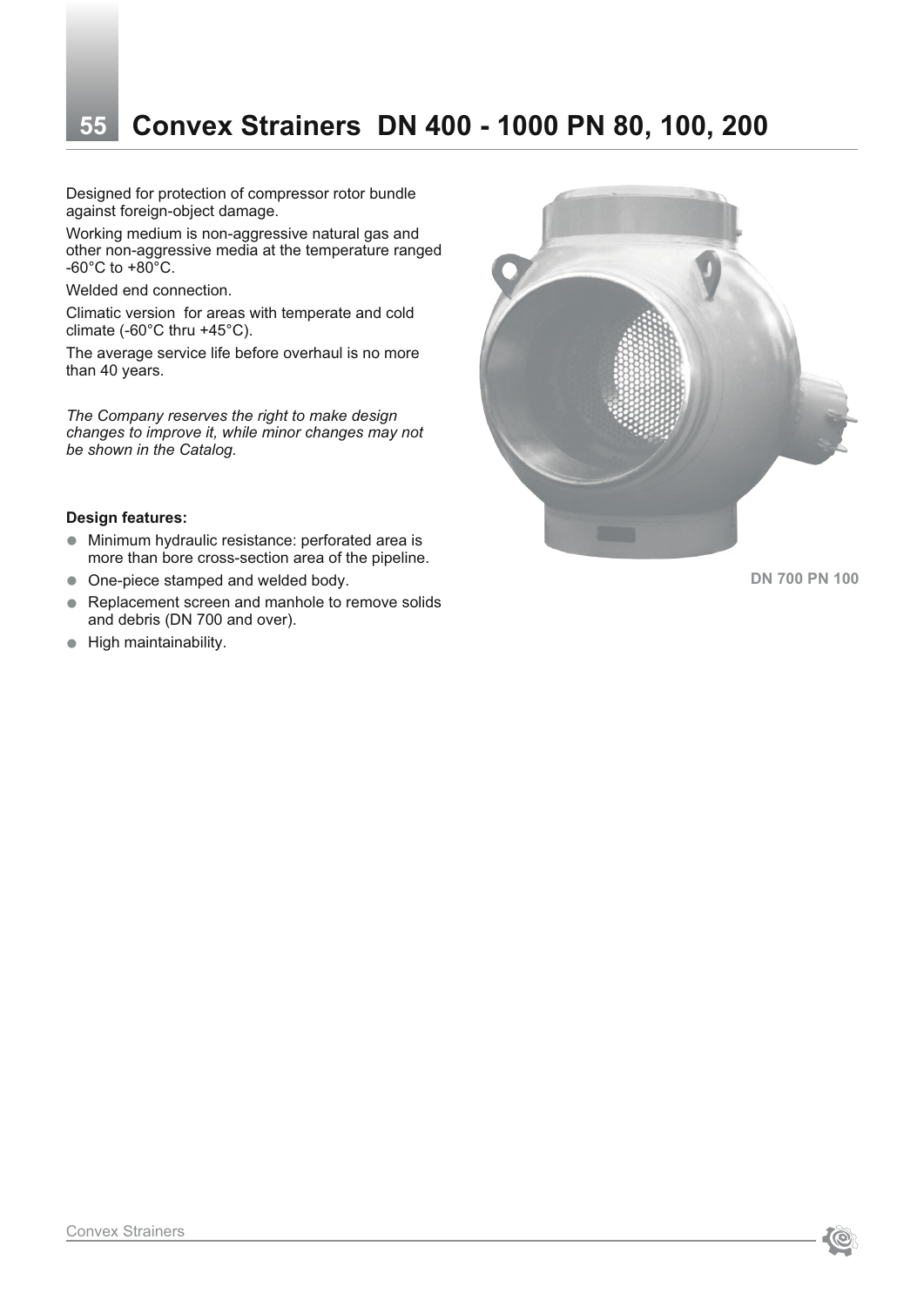# **56 Convex Strainer DN 400 PN 100**



#### **Product designation RZ-400-100-Pr Figure designation 1.2790.163.100.00**

Diameter Nominal, DN, mm 400 Pressure Nominal, PN, MPa 10.0 Hydraulic pressure losses at nominal operation conditions, max, MPa 0.01 Total area of screen holes larger than area of pipeline section Connection welded end (WE)\* Weight, max, kg 650

#### **Material of main parts**

| steel 09F2C |
|-------------|
| steel 09F2C |
| steel 09F2C |
|             |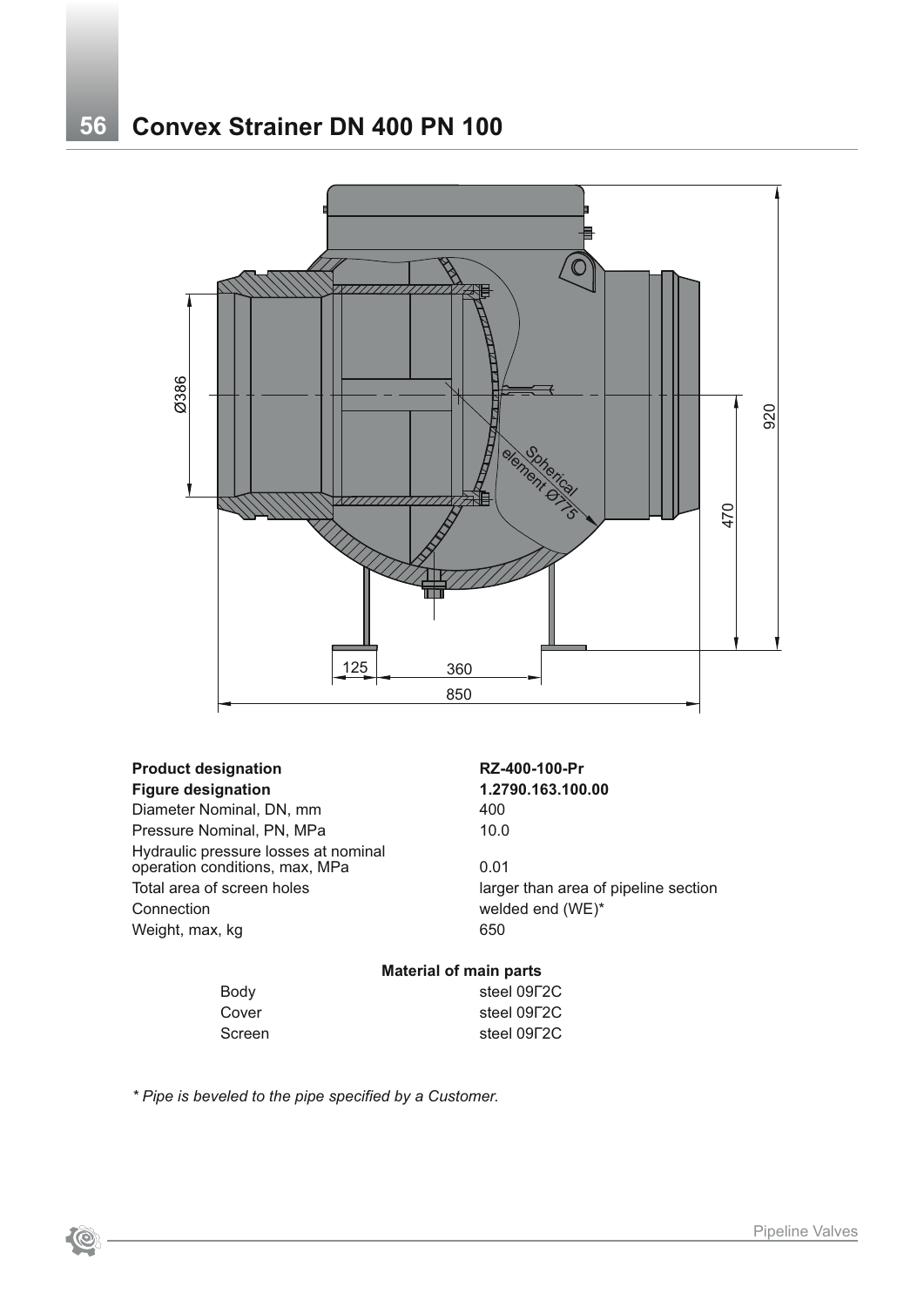

#### **Product designation RZ-500-100-Pr Figure designation 1.2790.125.100.00**

Diameter Nominal, DN, mm 500 Pressure Nominal, PN, MPa 10.0 Hydraulic pressure losses at nominal operation conditions, max, MPa  $10.01$ Total area of screen holes larger than area of pipeline section Connection welded end (WE)\* Weight, max, kg 1020

## **Material of main parts**

| steel 09F2C |
|-------------|
| steel 09F2C |
| steel 09F2C |
|             |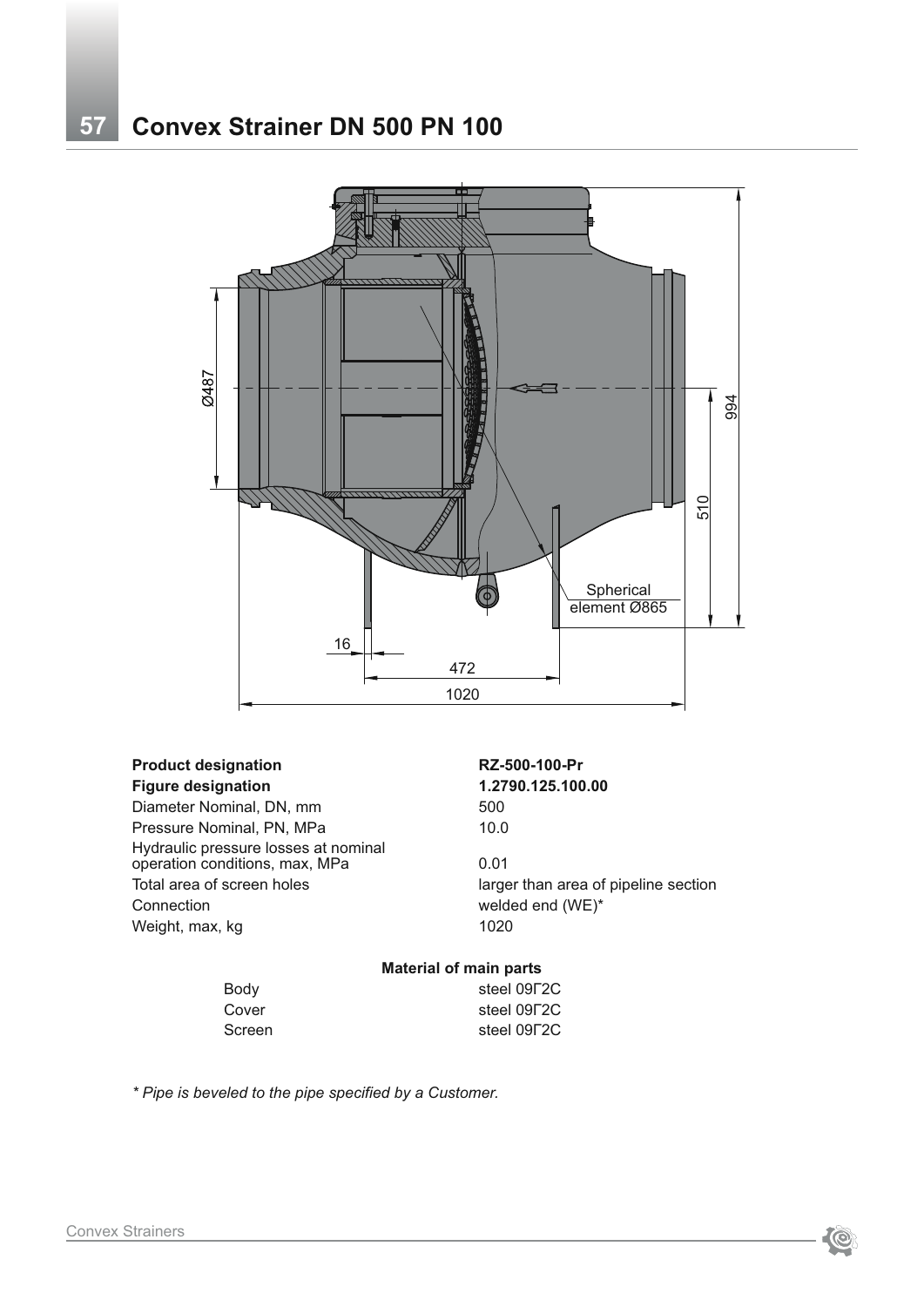

## **Product designation RZ-500-200-Pr Figure designation 1.2790.176.100.00**

Diameter Nominal, DN, mm 500 Pressure Nominal, PN, MPa 20.0 Hydraulic pressure losses at nominal operation conditions, max, MPa 6.01 Total area of screen holes larger than area of pipeline section Connection welded end (WE)\* Weight, max, kg 1345

#### **Material of main parts**

| Body   | steel 09F2C |
|--------|-------------|
| Cover  | steel 09F2C |
| Screen | steel 09F2C |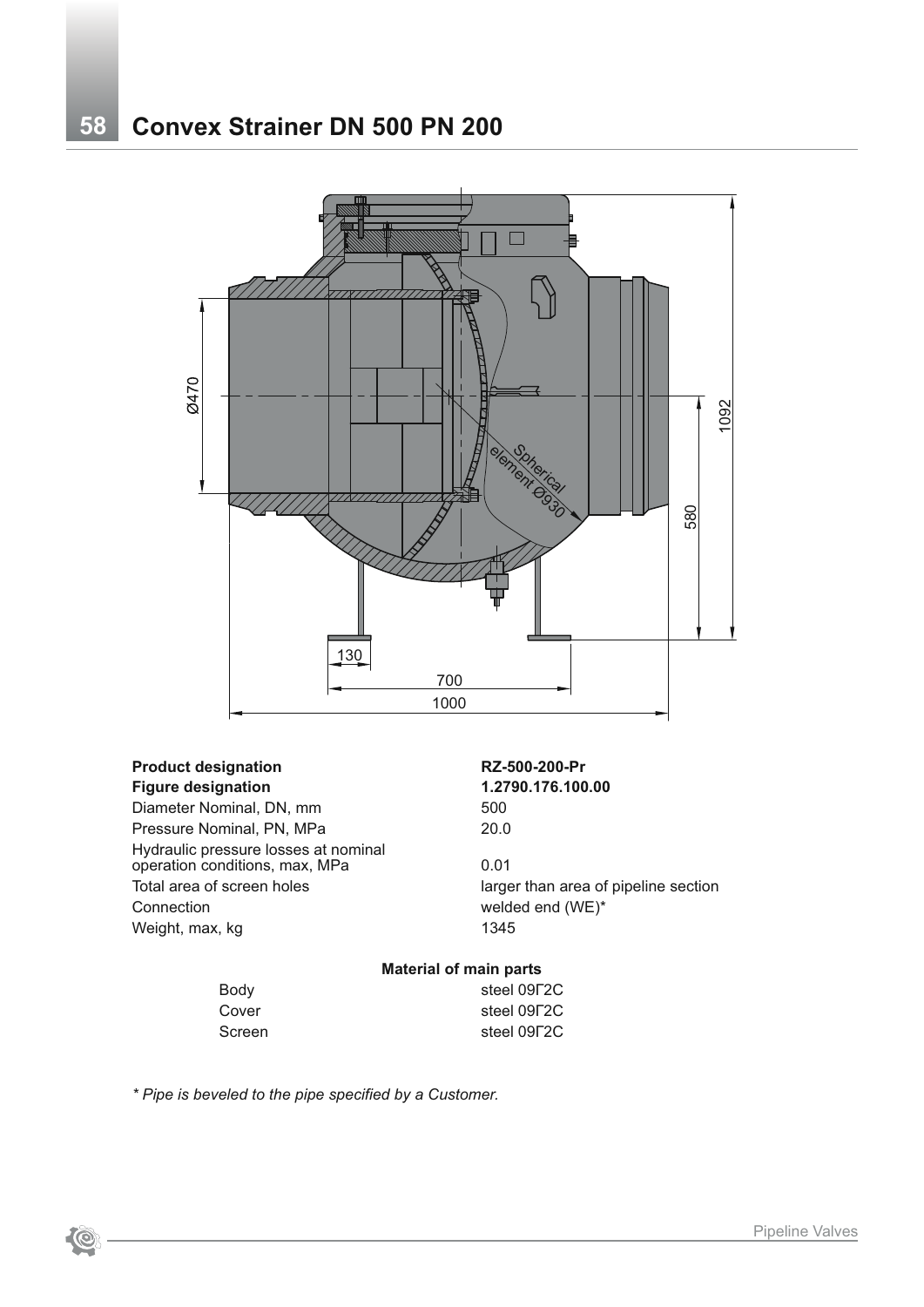# **59 Convex Strainer DN 700 PN 100**



## **Product designation RZ-700-100-Pr**

Diameter Nominal, DN, mm 700 Pressure Nominal, PN, MPa 10.0 Hydraulic pressure losses at nominal operation conditions, max, MPa 60.01 Total area of screen holes larger than area of pipeline section Connection welded end (WE)\* Weight, max, kg 3100

# **Figure designation 1.2790.7.100.00-01**

#### **Material of main parts**

Body steel 09Г2С

Cover steel 09Г2С Screen steel 09Г2С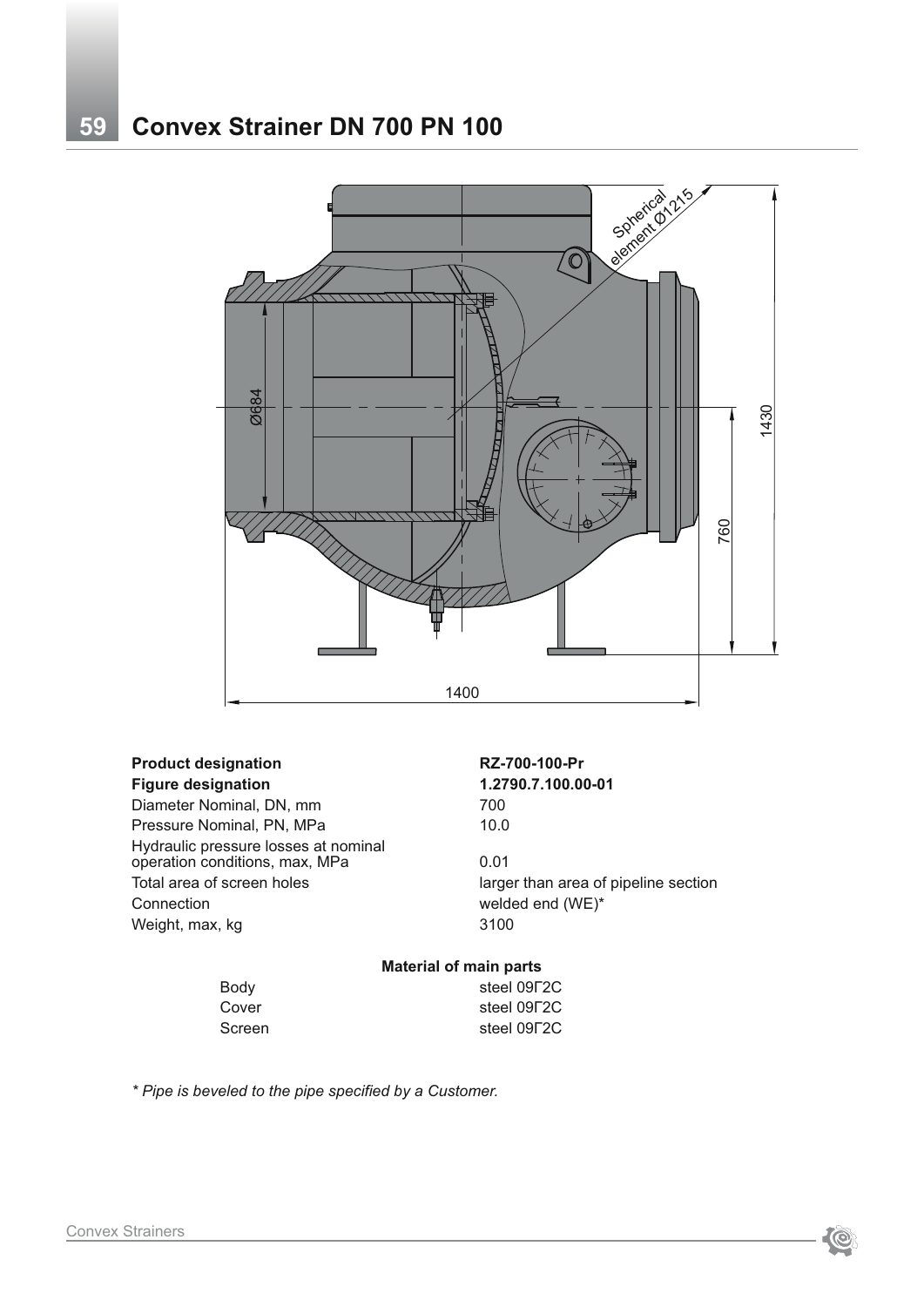# **60 Convex Strainer DN 1000 PN 100**



## **Product designation RZ-1000-100-Pr**

**Figure designation 1.2790.3.100.00-01** Diameter Nominal, DN, mm 1000 Pressure Nominal, PN, MPa 10.0 Hydraulic pressure losses at nominal operation conditions, max, MPa 0.01 Total area of screen holes larger than area of pipeline section Connection welded end (WE)\* Weight, max, kg 6550

|        | <b>Material of main parts</b> |  |  |
|--------|-------------------------------|--|--|
| Body   | steel 09F2C                   |  |  |
| Cover  | steel 09F2C                   |  |  |
| Screen | steel 09F2C                   |  |  |